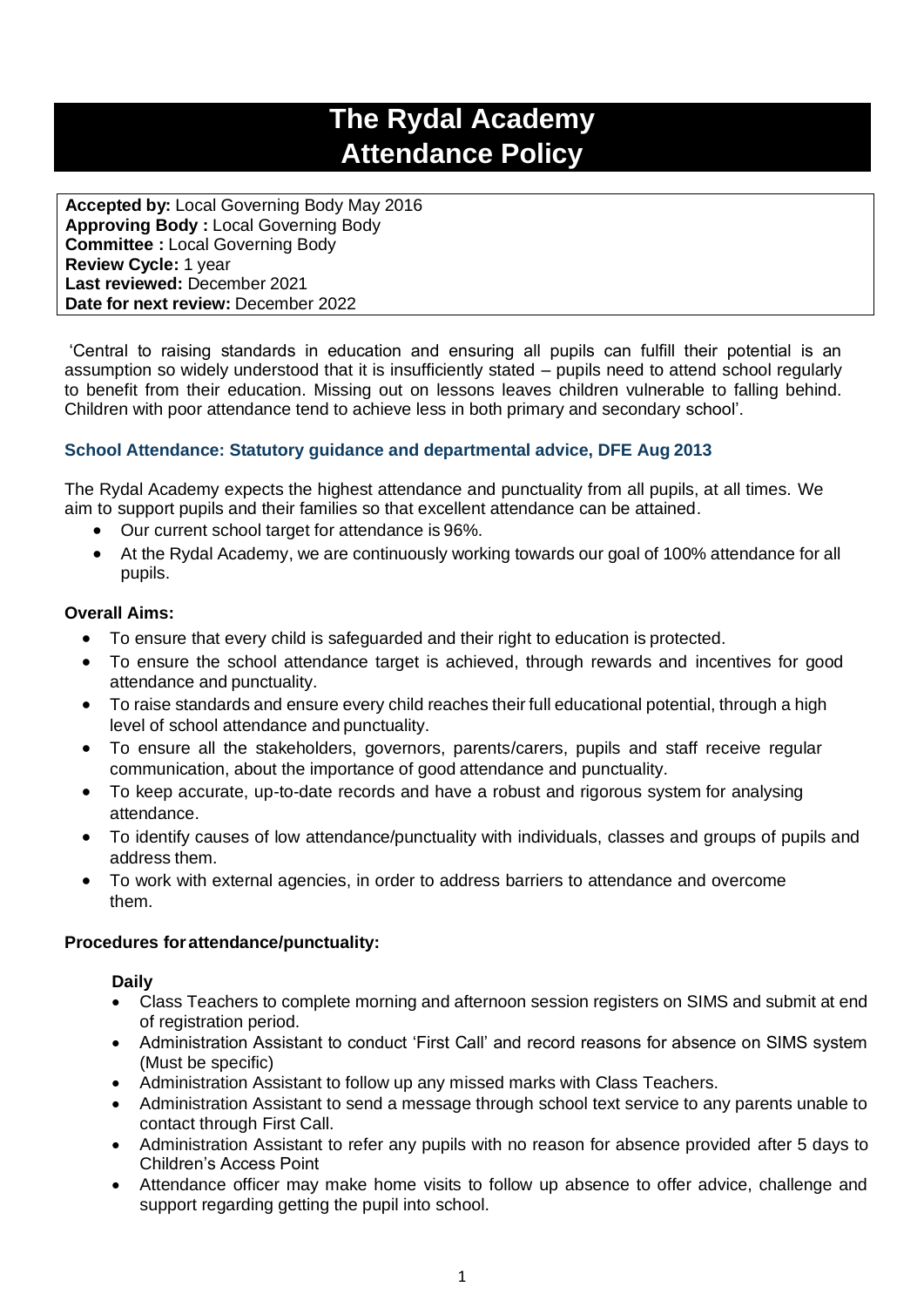# **Weekly**

- Attendance team to monitor attendance and inform Class Teachers of any significant changes.
- Administration Assistant to produce School Prospectus report from SIMs for Headteacher to identify whole school and class attendance to be used in assemblies.
- Class Attendance certificate and trophy presented in assembly.

# **Half termly**

- Attendance Analysis meeting (Pastoral Lead, Administration Assistant) to meet during the penultimate week of each half term. Review Whole School Overview; Cohort Overview; Class Overview; Class lists of individual percentage attendance.
- Update attendance officer's target pupils list.
- Administration Assistant to send out Low Attendance letter; reminder or meeting letters.
- Attendance Support meetings (Parent or Carer / Pastoral lead / Administration Assistant) to discuss actions to improve attendance.

# **Termly**

- 100% Attendance Awards in assembly.
- 100% Attendance and High Attendance club (96%+) attendance banners to be displayed in playgrounds for parents and children to view.
- Attendance letters sent out to all children (High, Good, Average, Low, Persistent Absentee)
- Late letters sent out. (More than 5 lates per term)
- Analysis of cohort, class and individual attendance as part of data analysis meetings with teaching staff.
- Analysis of attainment and progress of low attendees against school tracking system.
- Pastoral Lead to complete governors report information on attendance and mobility for previous term.

# **Annual**

- Attendance Assembly (Awards for 100% attendance; 96%+ attendance; improved attendance on previous year)
- Mid-year Attendance Review and action planning with Senior Leadership Team.
- Annual Attendance Review meeting and action planning (Pastoral lead / Education / Support Officer / Administration Assistant)
- Pastoral lead to report to Governors on attendance for academic year.

# **Parents/carers**

Children should only be kept at home if they have a serious illness or injury. If this is the case, parents/carers should contact the school first thing. If a child has a minor illness e.g. mild headache, stomachaches etc. parents/carers should inform the school and bring them in. If they don't get any better, school will contact parents straight away, to collect them. If pupils' have a dental, doctors or hospital appointment, parents/carers should let the school know and if possible provide evidence of the appointment. It is expected that appointments will be made out of school time wherever possible. Pupils' should be brought back to school after appointments. Pupils should miss as little time as possible.

Therefore, parents/carers are expected to:

- Ensure their child attends school and arrives on time every day.
- Promote a good attitude to learning by ensuring their children attend school in the correct uniform and with the basic equipment required for lessons.
- Not arrange medical and dental appointments in school time wherever possible.
- Telephone to inform the school to on the first day of absence for their child.
- Provide a written explanation of absence, including dates of absence as soon as their child returns to school if no previous discussion has been noted.
- Work in partnership with the school and other agencies in the best interests of their child; this includes informing the school about significant influences and changes in the child's life which may affect the child's learning.

**Strategies for promoting/rewarding excellent attendance: Aims:**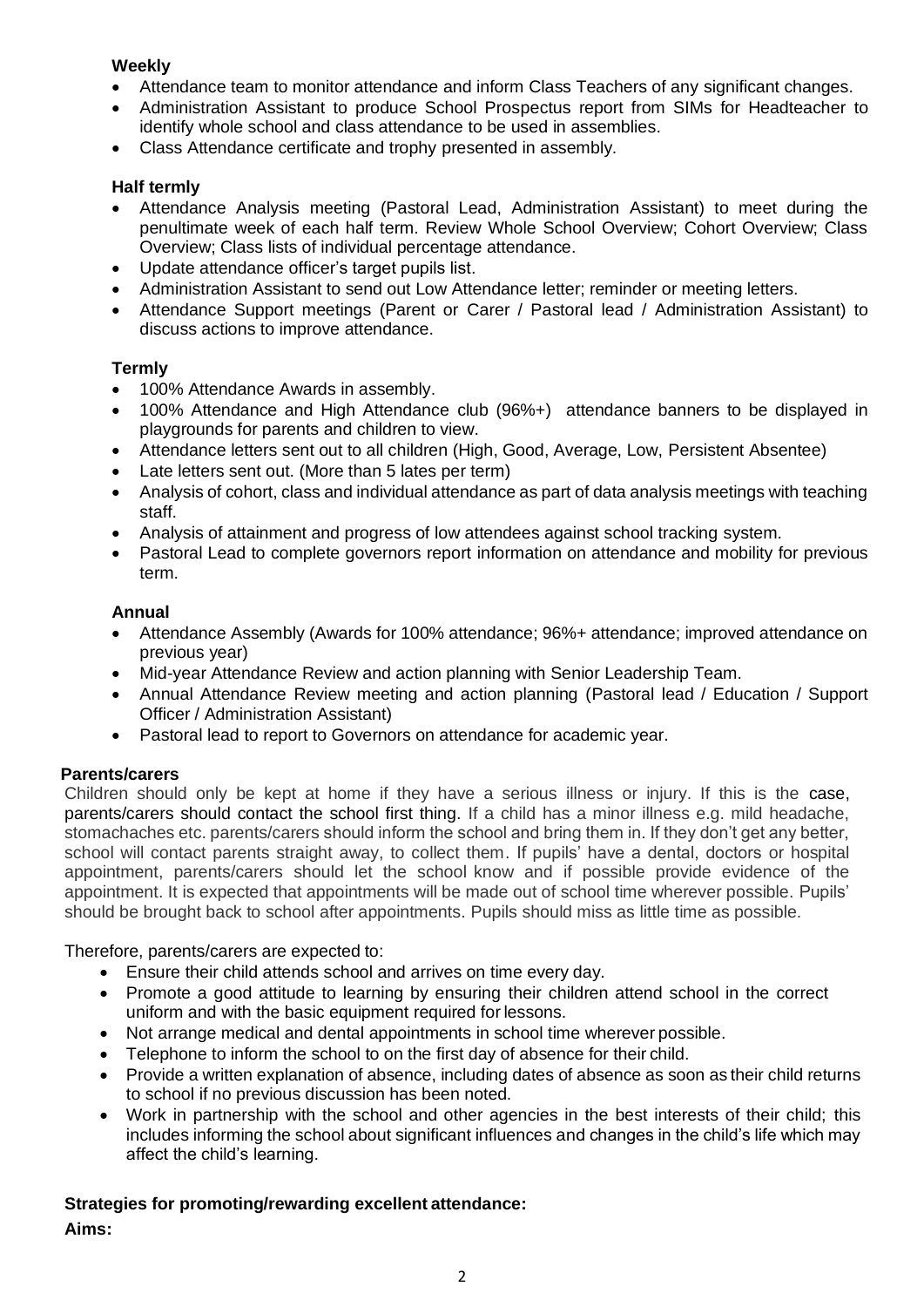- To ensure good attendance and punctuality (above 96%) is regularly promoted and supported and remains high profile across school.
- To achieve high levels of attendance and punctuality (above 96%) through rewarding good attendance and punctuality.

## **Weekly Celebration Assemblies**

Celebration Assemblies are held every week. Classes with the highest attendance receive attendance award.

#### **Breakfast Club**

Daily Breakfast Club is free every day. This supports parents by allowing them to drop their children off from 7:30 am, ensuring they are on time for school. The club is supervised by members of staff.

#### **Staff Promoting Good Attendance**

It is important that teachers are regularly promoting good attendance with their classes. Good class attendance is attributed to good teaching and this is celebrated.

## **End of Term Attendance Rewards**

At the end of each term there is a reward for children who have achievedattendance at over 96% and 100%. Rewards come in the form of sticker, Marvellous Me badges and £100 gift certificate for the winner of the 'pound a percent' raffle.

## **Sharing attendance data**

Pupils are informed on a weekly basis of class attendance. The classes achieving the highest attendance figures are shared in termly assemblies. This develops healthy competition between year groups to improve attendance. It also engages the class teacher in conversation with their classes about attendance.

#### **Parent/pupil consultations**

This provides an opportunity for class teachers to praise and recognise excellent attendance or share attendance concerns and discuss barriers to good attendance.

#### **Monitoring and Recording Attendance & Punctuality**

#### **Class Registers**

Class registers are recorded using SIMS. Registers are the only way of recording pupil attendance and must be completed accurately. This is the responsibility of whichever member of staff has been directed to take the register for that session. Registers can be re-submitted in the case of a mistake or a pupil arriving after submission, but registers must be accurate and submitted at key times.

#### **Morning Register**

Class registers remain open until 9:45am. At that point, the teacher may submit their final register and close down SIMS. The teacher may submit the register as many times as they wish before 9.15 am (e.g. if a mistake has been made or a child has arrived slightly late) but at 9.45am the register must be correct and submitted.

From 9.00 am the school playground gates are closed. The main office deal with children arriving late. The children's names and classes are recorded in SIMS. This is to ensure that no children are missed on the register due to arriving in school late. Teachers are asked to check their registers again after morning assembly to ensure they are up to date.

The School Administrator officer then checks that the children who have arrived late have been marked '/' (present) in the registers and corrects any mistakes or inputs codes for children who are known to be absent. The administrator then begins first day absence calls.

#### **Afternoon Register**

Registers must be submitted by teaching staff straight after lunch before afternoon lessons commence.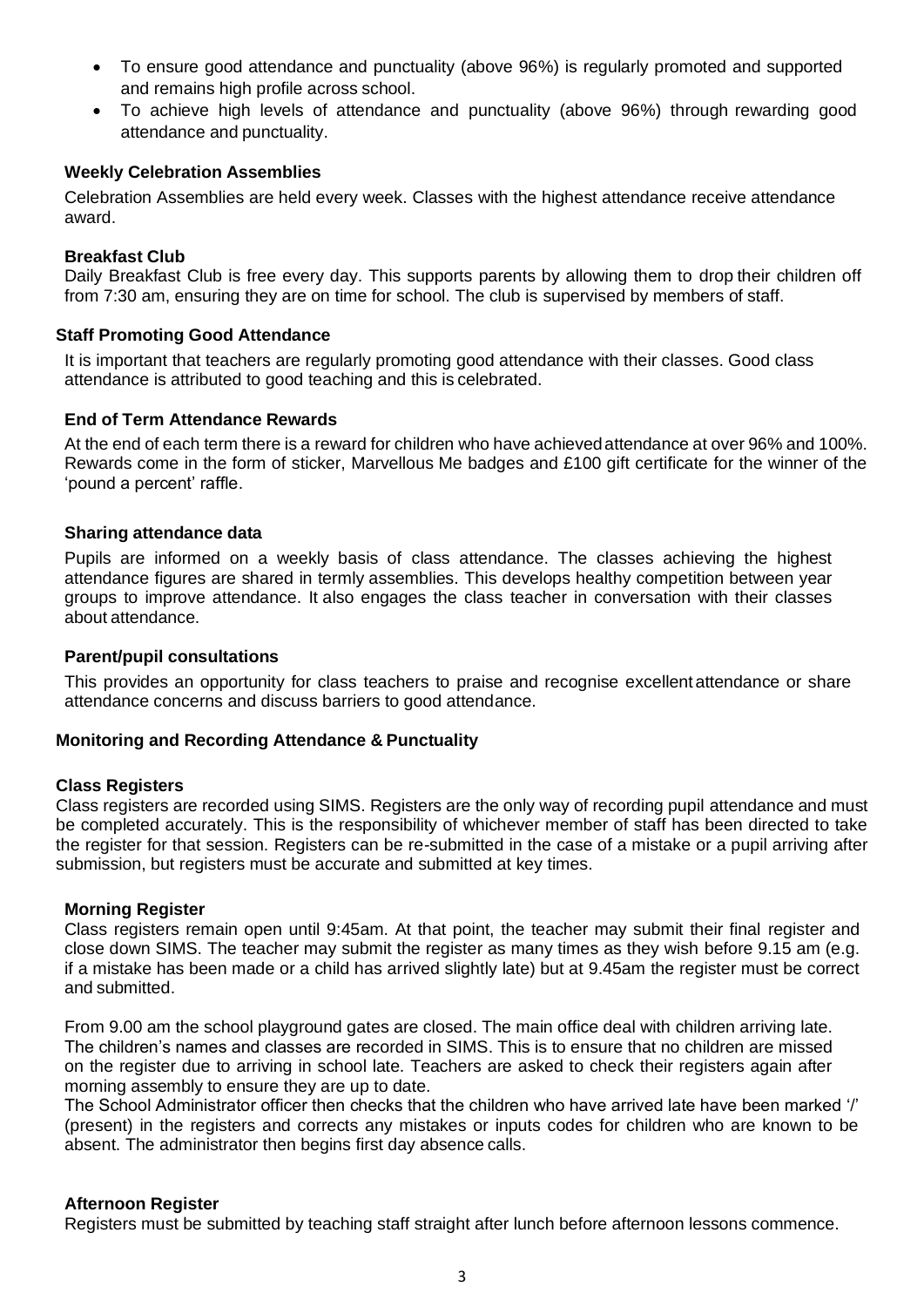# **School Attendance Letters**

The school sends out letters, to communicate with parents about attendance and punctuality.

## **Monitoring Absence**

Any children with attendance of less than 94% in the previous term will be monitored by the Attendance Officer.

## **Requests for absence during term time**

Permission from the Headteacher must be sought for all absences that occur during term-time. A 'request for leave of absence' form must be completed in advance of the absence (available from the school reception or to download from the school's website). Only the Headteacher can decide if the absence is to be authorised or unauthorised. For absences that are due to sporting or other educational activities which have not been organised by school, evidence of the event must accompany the 'request for leave of absence' form. Holidays taken in term time can have a very negative impact on a pupil's education, as well as school's attendance statistics and children's learning. Under current regulations, Headteachers may not grant leave of absence during term time unless there are 'exceptional circumstances', deemed exceptional by only the Headteacher. Therefore the Rydal Academy does not authorise any term time holidays to ensure the system is fair and equitable. All unauthorised holidays will be referred for a holiday fine to the local authority.

## **Attendance Meetings**

The Attendance lead and the attendance administrator communicate regularly to track children's attendance and ensure the systems and structures are then followed, to improve attendance for these individuals or groups. Letters are sent out to parents whose children's attendance is below 94% and parents are invited to work in partnership with the school.

# **Penalty Notices**

If a child is taken out of school without the Head Teacher's authorisation, it will be recorded as unauthorised absence. This may lead to the issuing of a penalty notice and legal action being taken. Please note that: penalties and prosecutions may be in respect of each parent for each child.In order to improve attendance and tackle lateness, the school uses the Local Authority Penalty Notices procedures. If a pupil has 10 unauthorised sessions (equivalent of 5 school days) in any 6 week period, including unauthorised sessions caused by holidays and punctuality, this may result in a referral to the Local Authority for consideration of the Penalty Notice Process.

## **Persistent Absenteeism**

The Department for Education deems that if a pupil's attendance drops below 90% they become known as a Persistent Absentee, regardless of the reason for the absence and irrespective of whether the absence is authorised or unauthorised. Absence at this level is doing considerable damage to any pupil's educational prospects and parent/carer's full support and co-operation is required to avoid this. At The Rydal Academy all absence is monitored thoroughly and any case seen to have reached the Persistent Absence level or becoming at risk of reaching it, is given priority.

## **Children Missing Education (CME)**

Children Missing Education (CME) are at significant risk of underachieving, being victims of abuse, and becoming NEET (not in education, employment or training) later on in life. Local authorities should have robust procedures and policies in place to enable them to meet their duty in relation to these children, including appointing a named person that schools and other agencies can make referrals. Local authorities should undertake regular reviews and evaluate their processes to ensure that these continue to be fit for purpose in identifying and dealing with CMEs in their area. As a school we will inform the local authority if a child has not been in school for 5 consecutive days unless the child is under child protection, when the school will contact children's services if a child has not attended for 5 days without providing a valid reason for absence.